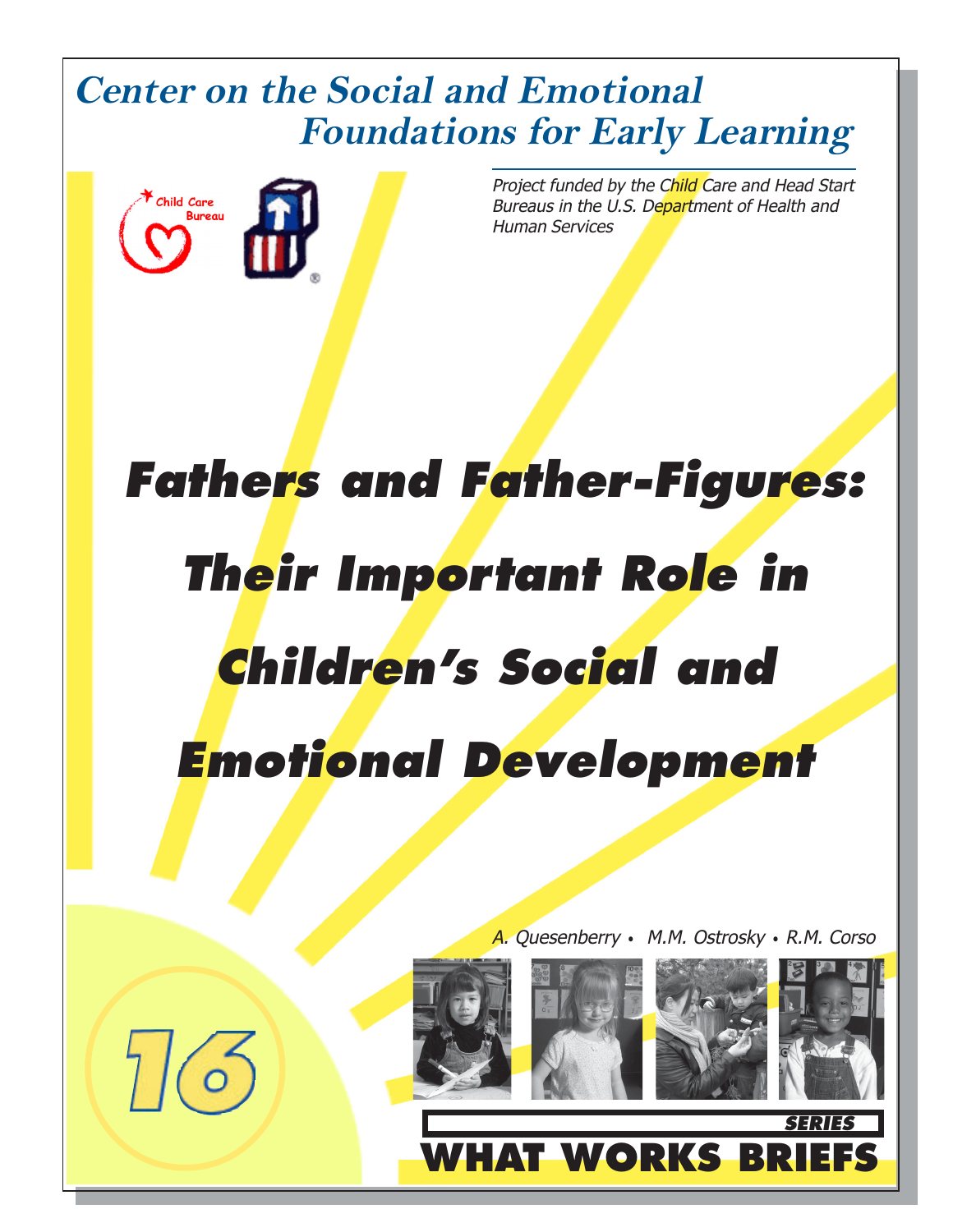

**This** *What Works Brief* **is part of a continuing series of short, easy-to-read, "how to" information packets on a variety of evidence-based practices, strategies, and intervention procedures. The Briefs are designed to be used to help teachers and other caregivers support young children's social and emotional development. In-service providers and**

**others who conduct staff development activities should find them especially useful in sharing information with professionals and parents. The Briefs include examples and vignettes that illustrate how practical strategies might be used in a variety of early childhood settings and home environments.**

*Lenny Ramano is a first-time father of an extremely energetic 4-year-old son, Angelo Michael. Lenny's own father was not very involved in his life, particularly his "school life," because Mr. Ramano worked long hours and his job necessitated that he travel often. Angelo Michael attends a Head Start program in the morning and a community child care program each afternoon. He loves going to school and talks about his teachers and friends frequently. He typically brings home artwork and books from the early childhood program, and at dinner, he shares stories of field trips and activities that occur at school.*

*Lenny wants to become more involved in his son's early childhood programs. He has tried on several occasions to talk with the teachers about volunteering on field trips, reading books to the class, or sharing his expertise as a chef with the class, but t the teachers have not taken him up on his offers . He feels as if the teachers mostly share concerns and children's accomplishments with the mothers and do not really want parents to be very involved, especially fathers. For example, when the class was planning a field trip to the local planetarium, Lenny asked about coming along to help out. He was politely thanked for volunteering but told that there were plenty of adults for the number of children. Another time, he stayed a bit longer in the classroom when he dropped his son off, because Angelo Michael was rather clingy and did not want his father to leave. After about 10 minutes, a teacher moved close to where Lenny was sitting (just outside the circle for group time) and told him that she would take over now. He felt as if the teacher was suggesting that it was time for him to leave. Although Lenny realizes that he may be misreading things that the teachers say and do, he feels frustrated with not being able to get more involved. His wife, on the other hand, feels very welcome in the program and tells Lenny that she has no trouble talking with the teachers. The teachers, on hte other hand, believed that they were being welcoming to the father by acknowleding his offers yet respecting his time and work schedules.*

## *The Changing Role of Fathers*

Over the past 50 years, the role of fathers and father-figures has changed dramatically. Early research centered on the role that fathers played in their children's gender identity and children's development. During the 1970s and 1980s, father involvement was often based on a deficit model, focusing on families without fathers present and the impact that father absence had on children's development. In recent years, the focus has shifted to a strengthsbased approach, looking at the positive impact of father involvement and contibutionto the the day-to-day care of young children. Along with interest in the changing role of fathers, a change in the definition of "father" also has emerged. Now the term "father" is sometimes used more broadly to describe men who are important in the life of a child. This broader definition is in no way meant to undermine the importance of the role of the biological father in the life of a child. Instead, it serves to highlight the positive impact that men (e.g., grandfathers, uncles, and stepfathers) can have on young children. What has remained constant over time is the acknowledgment that parents, both mothers and fathers, are children's first and primary teachers. Every parent has a unique way of caring for and interacting with his or her child, with mothers and fathers typically interacting with their children in different ways. Although some fathers, like Lenny in the example above, wish to become actively involved in their child's school life, other fathers might not be as comfortable in this role. One can imagine a continuum of fathers from those who do not choose to be involved in their child's early care and education, to fathers like Lenny who desire to be more involved, to other fathers who are satisfied with their level of

participation. Care must be taken to determine the unique strengths, wishes, and concerns of each parent as early care providers strive to bridge the gap between early childhood settings and home.

### *Fathers' Impact on Children's Social and Emotional Development*

There are several ways to conceptualize fathers' impact on children. This Brief provides one way that emphasizes three areas to consider when thinking about father involvement. These three areas are discussed below. Some variations in programs and outcomes exist because of differences in the cultural, demographic, and socioeconomic backgrounds of the populations presented in the research.

#### *Engagement and Interaction*

Many factors affect the level of engagement and interaction between a father and his child. Naturally, all fathers, like mothers, have their own way of interacting with and nurturing their child. Although play makes up the largest paternal engagement activity, providing basic care activities, such as bathing and feeding their child, comes in a close second. Over the past several decades, researchers have shown that levels of father engagement have significantly increased. Evidence shows that the quality of interactions in a father-child relationship positively impacts the cognitive, social, and moral development of young children. For example, when a child experiences positive interactions through play, reading a story, or singing a song, the bond between father and child increases. Also, a father's attitudes toward his child, his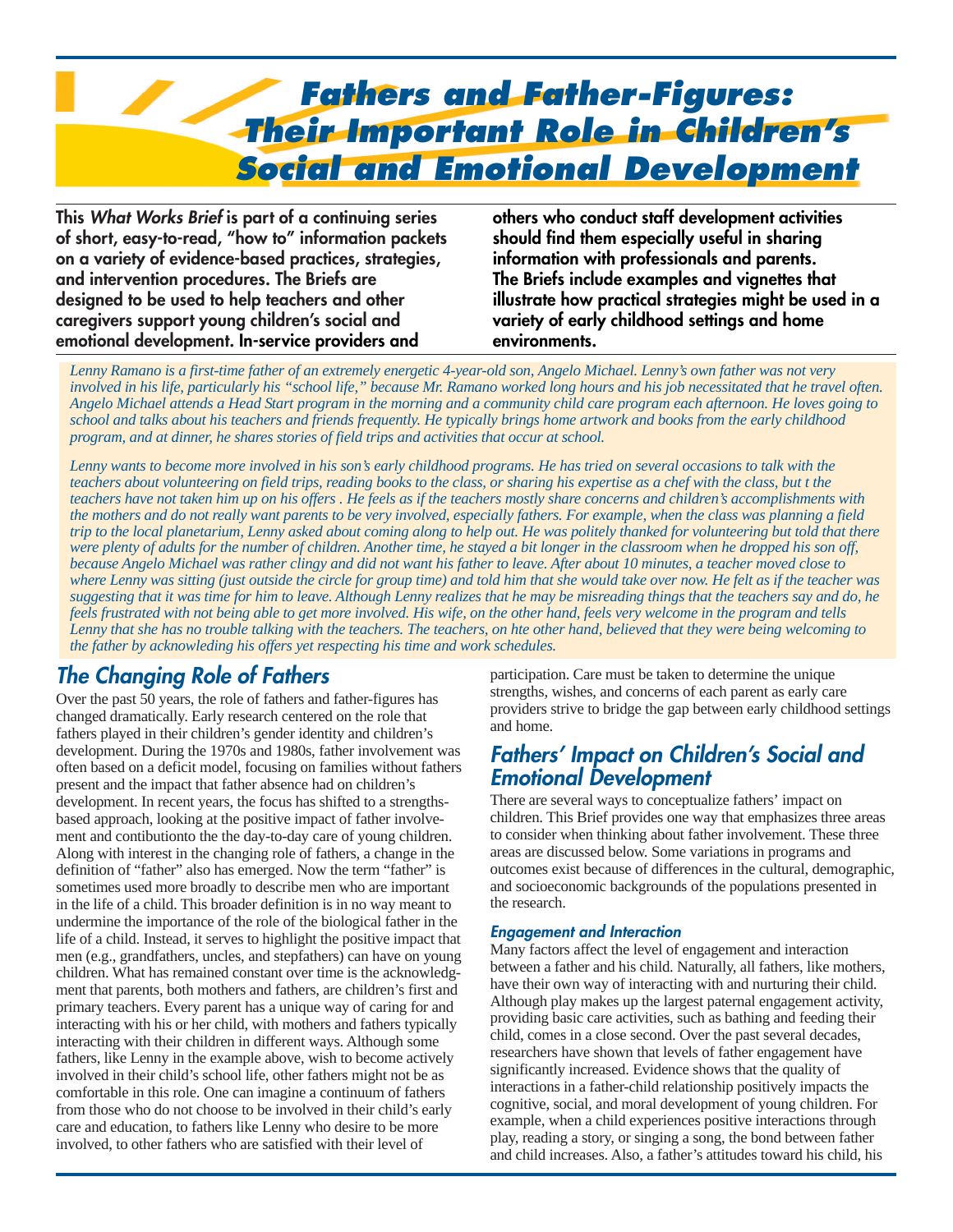child's development, and the quality of these interactions are crucial to the overall development of positive social and emotional skills. Notably, the quality of father-child relationships also can impact the relationships that children have with peers. Social competence can be predicted to some extent by the quality of emotions shown between a father and his child during play. Lenny is a very social, outgoing father who frequently takes Angelo Michael to events in the community. Like his father, Angelo Michael is extremely social. He loves to play with peers and often can be found in the middle of a large group of playmates.

#### *Availability and Accessibility*

Availability and accessibility refer to both physical and emotional presence. One can imagine a time when a young child enters the kitchen where her dad is busy cooking something and the child is told to find something to do and not bother the adult, or a time when a young child attempts to tell her parent a story but Dad is really "not there" as he watches his favorite television program instead.

The amount of time that fathers are accessible and the time that they actually spend with their child can be highly dependent on factors such as work schedules and variations in child routines. Recently, levels of availability and accessibility have increased as fathers are becoming more and more involved in the lives of their children. Fathers may have to be more creative when trying to find ways to spend time with their child outside of the home. For example, in our vignette, Lenny is willing to volunteer and help out at school so that he is able to spend more time with Angelo Michael.

#### *Day-to-Day Care*

Now more than ever, fathers are taking an active role in the day-today care of their children. This is an excellent time for social and emotional skills to be developed. Fathers' responsibility for day-today care can be measured in two ways. Direct care, or actual physical care for the child, is measured in terms of the time fathers spend with their sons and daughters doing things such as bathing, feeding, and dressing children.

Indirect care includes things like arranging for child care, scheduling play dates, and talking with teachers on the phone about a child's experiences at school. In this way, fathers share responsibility for the other aspects of parenting, which are often complex and require planning. For example, knowing that a child needs to have vaccinations and a physical examination before school begins, a father schedules the appointment early in the summer, or realizing that summer camps fill up quickly in a community, he gets an application completed in early spring. These are areas where involved staff can assist fathers and mothers.

## *What Can Early Care Providers Do?*

Despite our beliefs about the importance of involving fathers in early care settings, fathers report receiving limited support from social services and early childhood programs. Early care providers should make a conscious effort to reach fathers in a manner that acknowledges them as skilled and knowledgeable caregivers. In our example, the teachers may feel that they welcome and support fathers, yet it is clear that Lenny is not satisfied with the type of support he is receiving in order to be more involved in Angelo Michael's classroom settings.

It also is critical to remember that not only do fathers impact the lives of their children, but also, children impact the lives of their fathers. For example, teachers might notice that the father of an

overly shy child is cautious when bringing the child into new situations or introducing the child to new people. Thus, the father adapts his behavior to support his child's temperament.

Early care providers should realize that a father's willingness and comfort when caring for his child on a day-to-day basis can depend in part on the level of encouragement that he receives from his spouse, as well as from other relatives, medical personnel, and the child's teachers. Therefore, it is important to support and encourage fathers like Lenny who are eager to try to take an active role in their child's education.

In the recent past, a great number of local efforts have been undertaken to support fathers' accessibility, engagement, and interaction with their children. For example, some programs host father nights, playgroups, and support groups. Since these programs are relatively new, little is known about how they are structured and what impact they have on fathers' behaviors. For those developing and implementing programs that support father involvement, there is a significant need for systematic evaluation efforts to determine what outcomes are being achieved.

Programs need to be clear about why they are concerned about reaching out to fathers and increasing father involvement. They need to emphasize the unique contribution each parent makes to his or her child, that is, what fathers do is sometimes different from what mothers do, and both are important. In addition, as fatherhood programs are created, it is critical that they be developed within a clear framework that has the potential to explain or predict the impact of the program. To develop this framework, early care staff should first assess the needs of the fathers they serve. Early in the year, ask fathers what the program can do to help, either talking individually with fathers or at a parent meeting. Staff should also ask if fathers are satisfied with the range of involvement options available in the early childhood setting. As staff develop and implement programs, they need to ensure that there is a logical fit between the needs of the fathers (based on the assessment) and the stated outcomes of the fatherhood program. For example, programs should evaluate if they are helping fathers to feel more comfortable playing with their children, and if they help fathers feel more confident in addressing their child's behavioral issues. Finally, the framework should include a process of evaluation that determines both the impact of the fatherhood program, as well as ways to improve it. Without this process, it is difficult to determine the effectiveness of fatherhood programs, and it is difficult for the field to move beyond the current grassroots orientation of these efforts.

## *Who Are the Fathers Who Have Participated in Research in This Area?*

Research on fatherhood and the involvement of fathers and father-figures in early childhood programming has been conducted on a broad sample of individuals. Culturally diverse fathers from a variety of early childhood settings have participated in such research. When designing programs or considering strategies to support fathers in the development of their young children, the importance of adapting strategies to meet the unique needs of families cannot be overemphasized.